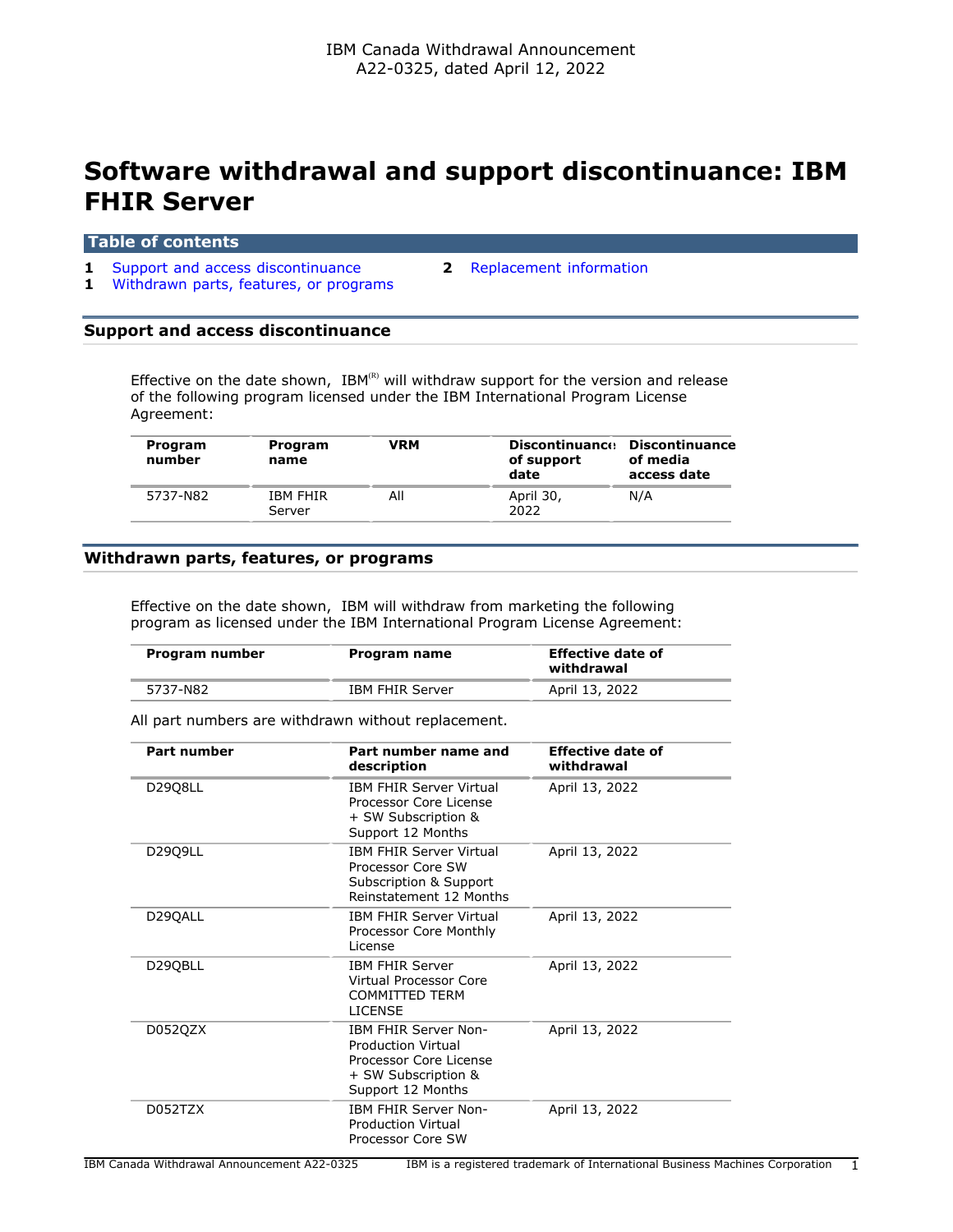| <b>Part number</b> | Part number name and<br>description                                                                                          | <b>Effective date of</b><br>withdrawal |  |
|--------------------|------------------------------------------------------------------------------------------------------------------------------|----------------------------------------|--|
|                    | Subscription & Support<br>Reinstatement 12 Months                                                                            |                                        |  |
| D052RZX            | <b>IBM FHIR Server Non-</b><br><b>Production Virtual</b><br>Processor Core Monthly<br>License                                | April 13, 2022                         |  |
| D052SZX            | <b>IBM FHIR Server</b><br>Non-Production<br>Virtual Processor Core<br>Subscription License                                   | April 13, 2022                         |  |
| E052PZX            | <b>IBM FHIR Server Non-</b><br><b>Production Virtual</b><br>Processor Core SW<br>Subscription & Support<br>Renewal 12 Months | April 13, 2022                         |  |
| <b>EORCPLL</b>     | <b>IBM FHIR Server Virtual</b><br>Processor Core SW<br>Subscription & Support<br>Renewal 12 Months                           | April 13, 2022                         |  |

## <span id="page-1-0"></span>**Replacement information**

There is no replacement for the withdrawn program and part numbers.

## **Order processing**

Orders received on or after the effective date of withdrawal will not be filled. Client requested arrival dates (CRADs), if any, must be prior to the effective date of withdrawal.

## **Technical support**

Technical support continues to be available until April 13, 2022. Support extensions are not available.

#### *Trade-marks*

IBM is a registered trade-mark of IBM Corporation in the United States, other countries, or both.

Other company, product, and service names may be trade-marks or service marks of others.

Trade-mark owned by International Business Machines Corporation and is used under license by IBM Canada Ltd.

® Registered trade-mark of International Business Machines Corporation and is used under license by IBM Canada Ltd.

(\*\*) Company, product or service name may be a trade-mark or service mark of others.

## *Terms of use*

IBM products and services which are announced and available in your country can be ordered under the applicable standard agreements, terms, conditions, and prices in effect at the time. IBM reserves the right to modify or withdraw this announcement at any time without notice. This announcement is provided for your information only.Additional terms of use are located at

#### [Terms of use](http://www.ibm.com/legal/us/en/)